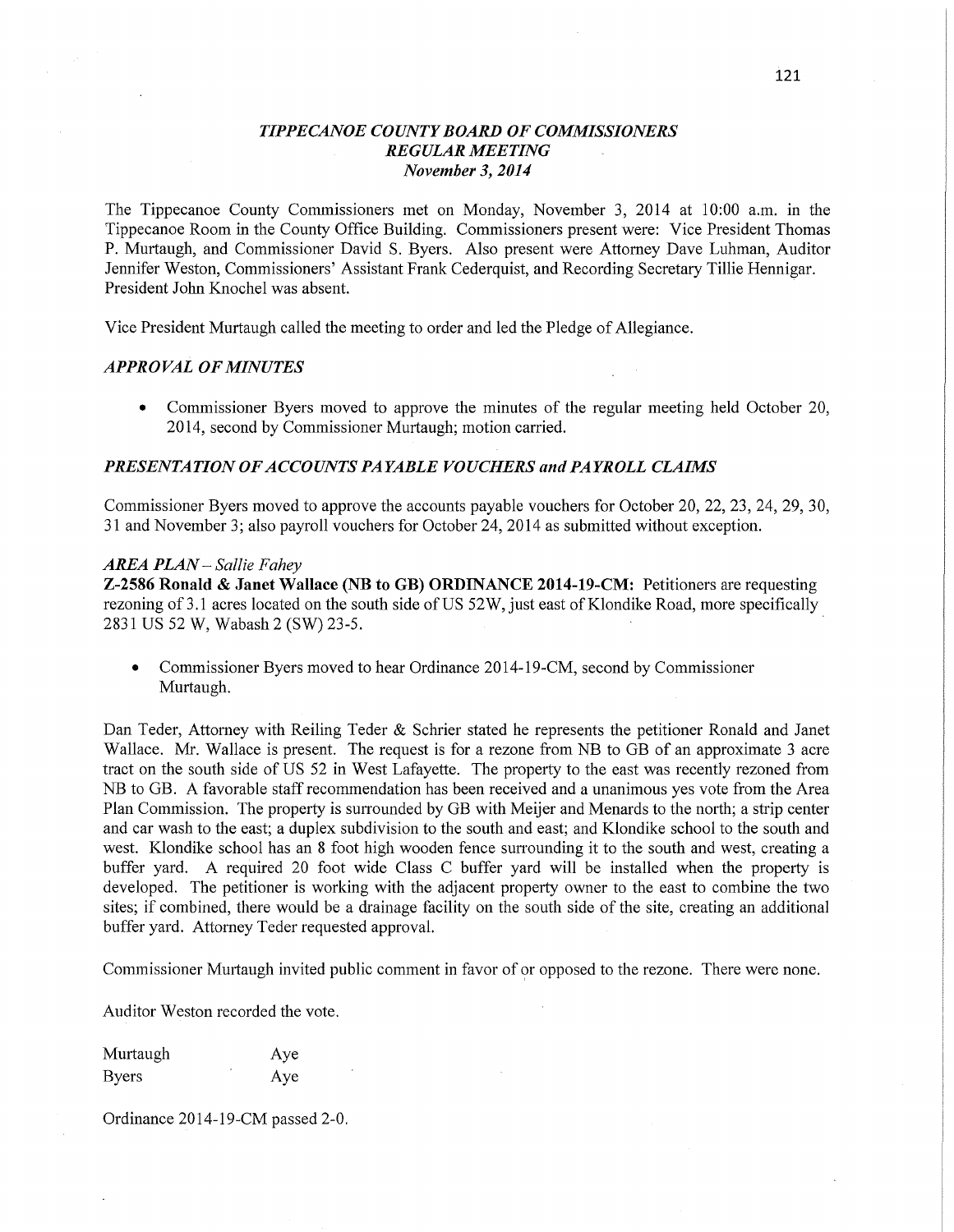### *HIGHWAY* - *Opal Kuhl HIGHWAY* — *Opal Kuhl*

Receive/Open Bids for 2014 Tippecanoe County Bridge No. 17 Replacement Project (located on **Receive/Open** Bids for **2014 Tippecanoe** County **Bridge** No. 17 **Replacement Project (located** on County Road 800 South over Wea Creek) **County Road** 800 South **over** Wea **Creek)** 

Attorney Luhman opened the bids: Attorney Luhman opened the bids:

| Date Bids were opened:<br>November 3, 2014    |                       |                                 |                       | A              | MILESTONE CONTRACTORS, LP                     |                         |               |
|-----------------------------------------------|-----------------------|---------------------------------|-----------------------|----------------|-----------------------------------------------|-------------------------|---------------|
| Notice given on:                              | 10/17/14 and 10/24/14 |                                 |                       |                | 3301 S 460 E, Lafayette, IN 47905             |                         |               |
| In                                            | Lafayette Leader      |                                 | Lafavette<br>Location | в              |                                               | YATES CONSTRUCTION, INC |               |
|                                               |                       |                                 |                       |                | P.O Box 41, 104 N Lutz, Kentland, IN 47951    |                         |               |
| And on                                        | 10/17/14 AND 10/24/14 |                                 |                       | C              | RIETH-RILEY CONSTRUCTION CO., INC.            |                         |               |
| In                                            | Journal & Courier     |                                 | Lafayette             |                | 3425 O'Farrel Rd, Lafayette, IN 47905         |                         |               |
|                                               |                       |                                 | Location              | D              | HIS CONSTRUCTORS, INC                         |                         |               |
|                                               |                       |                                 |                       |                | 5150 E 65TH St, Ste B, Indianapolis, IN 46220 |                         |               |
|                                               |                       |                                 |                       | E              | JACK ISOM CONSTRUCTION CO, INC.               |                         |               |
|                                               |                       |                                 |                       |                | 622 S State Road 43, Reynolds, IN 47980       |                         |               |
|                                               |                       |                                 |                       |                |                                               |                         |               |
| <b>DESCRIPTION</b>                            | <b>BIDDER</b>         | <b>BIDDER</b>                   | <b>BIDDER</b>         | <b>BIDDER</b>  | <b>BIDDER</b>                                 | <b>BIDDER</b>           | <b>BIDDER</b> |
|                                               | Λ                     | в                               | C                     | D              | E                                             | F                       | G             |
| BRIDGE #17 REPLACEMENT PROJECT -              |                       | $$1,698,915.33$ $$1,347,525.67$ | \$1,833,000.00        | \$1,619,919,00 | 31,387,373.75                                 |                         |               |
| Located on County Road 800 South over the Wea |                       |                                 |                       |                |                                               |                         |               |
| Creek in Tippecanoe County                    |                       |                                 |                       |                |                                               |                         |               |
|                                               |                       |                                 |                       |                |                                               |                         |               |
|                                               |                       |                                 |                       |                |                                               |                         |               |
|                                               |                       |                                 |                       |                |                                               |                         |               |
| Remarks:                                      |                       |                                 |                       |                |                                               |                         |               |

Attorney Luhman recommended the bids be taken under advisement for compliance of the bid Attorney Luhman recommended the bids be taken under advisement for compliance of the bid specifications. specifications.

• Commissioner Byers moved to take the bids under advisement, second by Commissioner Murtaugh; motion carried. Murtaugh; motion carried.

Commissioner thanked all bidders who participated. The bid will be awarded at the next Commissioners' Commissioner **thanked** all bidders who participated. The bid will be awarded at the next Commissioners' meeting.

## Street Acceptance for Harrison Highlands Subdivision, Phase Two, Section Two Chattan Drive **Street Acceptance** for **Harrison Highlands** Subdivision, **Phase Two, Section** Two »- Chattan **Drive**

# 3 Year Subdivision Street Maintenance Bond from Milestone Contractors, L.P., for Harrison Highlands, Phase Two, Section Two **Highlands, Phase Two, Section** Two

Highway Director Kuhl requested street acceptance of Chattan Drive in Harrison Highlands Subdivision, Highway Director Kuhl requested street acceptance of Chattan Drive in Harrison Highlands Subdivision, Phase Two, Section Two containing 1,279.21 feet and also the 3 year Maintenance Bond from Milestone Phase Two, Section Two containing 1,279.21 feet and also the 3 year Maintenance Bond from Milestone Contractors in the amount of \$19 ,400. Contractors in the amount of \$19,400.

• Commissioner Byers moved to accept the streets in Harrison Highlands Subdivision, Phase Two, Section Two and the 3 year Street Maintenance Bond from Milestone Contractors as presented, Section Two and the 3 year Street Maintenance Bond from Milestone Contractors as presented, second by Commissioner Murtaugh; motion carried. second by Commissioner Murtaugh; motion carried.

## 3 Year Construction Maintenance Bond from Ike's Service Enterprises **3 Year** Construction **Maintenance** Bond **from Ike's Service Enterprises**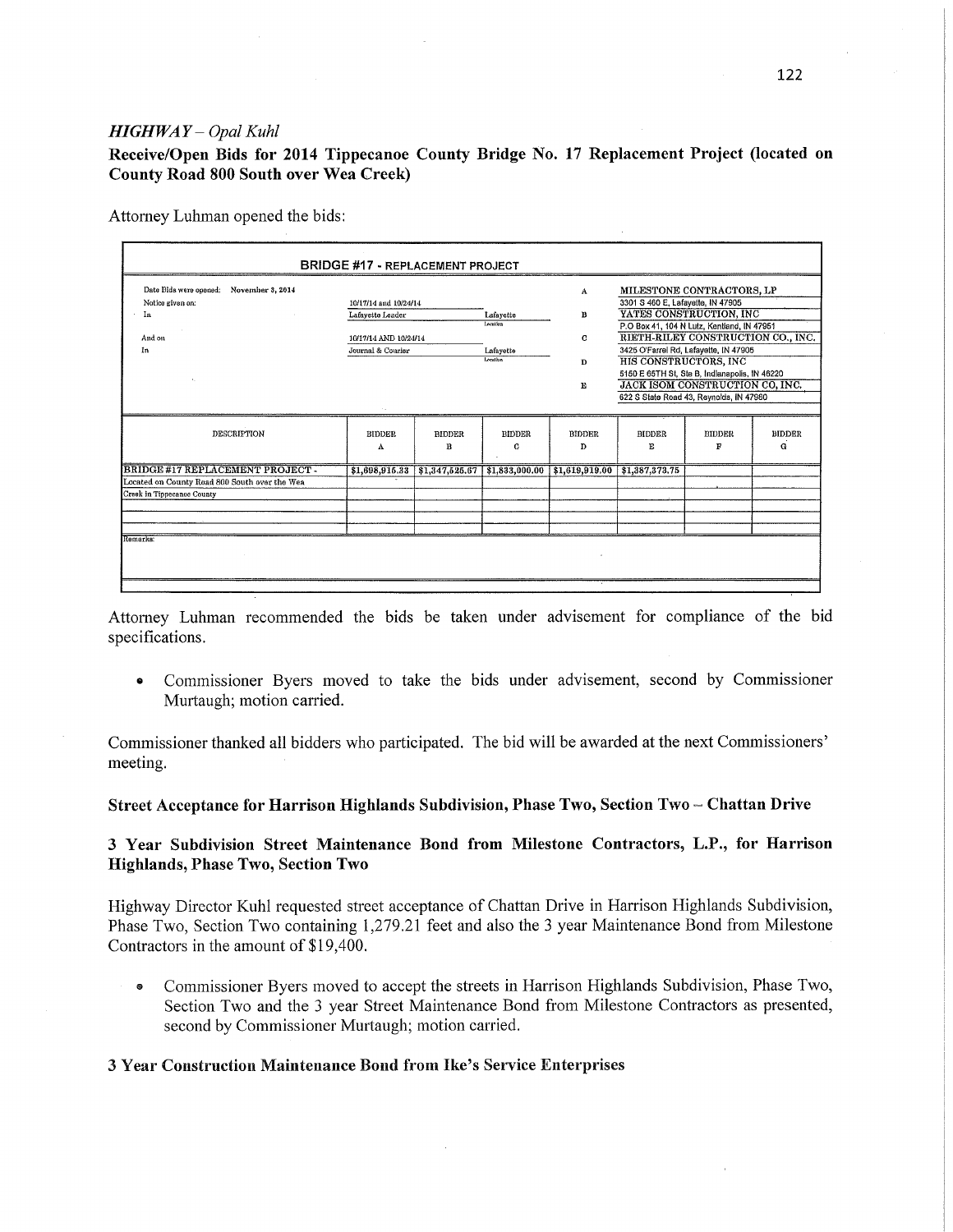Director Kuhl presented a 3 year Construction Maintenance Bond from Ike's Sewer Service for work that Director Kuhl presented a 3 year Construction 'Maintenance Bond from Ike's Sewer Service for work that was done on 4136 Morehouse Road, West Lafayette in the amount of \$5,000.

• Commissioner Byers moved to accept the Maintenance Bond from Ike's Service Enterprises for work on Morehouse Road in the amount of \$5,000, second by Commissioner Murtaugh; motion work on Morehouse Road in the amount of \$5,000, second by Commissioner Murtaugh; motion carried. carried.

# *SHERIFF* - *Tracy Brown SHERIFF* — *Tracy Brown*  **E911 Contract**  E911 **Contract**

Commissioner Murtaugh said the E911 contract was pulled from the agenda; it will be heard at the next Commissioners' meeting. Commissioners' meeting.

## *HEALTH* - *Craig Rich HEALTH — Craig Rich*  **Sponsorship Agreement for Pancreatic Cancer Awareness Month Sponsorship Agreement** for **Pancreatic Cancer Awareness Month**

Health Department Director Rich said November is Pancreatic Cancer Awareness Month and the Health Health Department Director Rich said November is Pancreatic Cancer Awareness Month and the Health Department would like to sponsor the *Pancreatic Cancer Action Network (PANCAN)* allowing ribbons to Department would like to sponsor the *Pancreatic Cancer Action Network (PANCAN)* allowing ribbons to be placed around the Courthouse. be placed around the Courthouse.

• Commissioner Byers moved to approve the Sponsorship Agreement for Pancreatic Cancer Awareness as presented, second by Commissioner Murtaugh; motion carried. Awareness as presented, second by Commissioner Murtaugh; motion carried.

# *CIRCUIT COURT CIRCUIT COURT*

## **Sponsorship Agreement for National Adoption Day Sponsorship Agreement** for **National Adoption** Day

Commissioners' Assistant Cederquist presented the Sponsorship Agreement for National Adoption Day Commissioners' Assistant Cederquist presented the Sponsorship Agreement for National Adoption Day saying it would be a special day when adoptions would be recognized in Circuit Court. saying it would be <sup>a</sup>special day when adoptions would be recognized in Circuit Court.

• Commissioner Byers moved to approve the Sponsorship Agreement for National Adoption Day in Circuit Court as presented, second by Commissioner Murtaugh; motion carried. in Circuit Court as presented, second by Commissioner Murtaugh; motion carried.

# *GRANTS* - *Jeff Houston GRANTS* — Jefi' *Houston*  **Permission to Apply for Grants**  Permission to **Apply** for **Grants**

Indiana Department of Homeland Security District 4 Administrative Coordinator Houston requested Indiana Department of Homeland Security District 4 Administrative Coordinator Houston requested permission to apply for five TEMA grants from Homeland Security: permission to apply for five TEMA grants from Homeland Security:

- 1) 2014 SHSP District 4 Equipment Grant \$13,750 for sustainment and maintenance of present 1) 2014 SHSP District 4 Equipment Grant \$13,750 for sustainment and maintenance of presen<sup>t</sup> equipment. equipment.
- 2) 2014 SHSP Competitive Based Grant \$13,794 for 11 sets of Haz-Mat bunker gear, helmets and 2) 2014 SHSP Competitive Based Grant \$13,794 for 11 sets of Haz-Mat bunker gear, helmets and boots. boots.
- 3) 2014 SHSP District 4 Training \$24,133 for various classes and training opportunities for the 3) 2014 SHSP District 4 Training \$24; 133 for various classes and training opportunities for the district. district.
- 4) 2014 SHSP District 4 Administrator \$50,000 for salary. 4) 2014 SHSP District 4 Administrator \$50,000 for salary.
- 5) 2014 SHSP District 4 Exercise \$5,000 for Task Force exercise within the district. 5) 2014 SHSP District 4 Exercise \$5,000 for Task Force exercise within the district.
- Commissioner Byers moved to approve permission to apply for the five grants for District 4 from Homeland Security as presented, second by Commissioner Murtaugh; motion carried. Homeland Security as presented, second by Commissioner Murtaugh; motion carried.